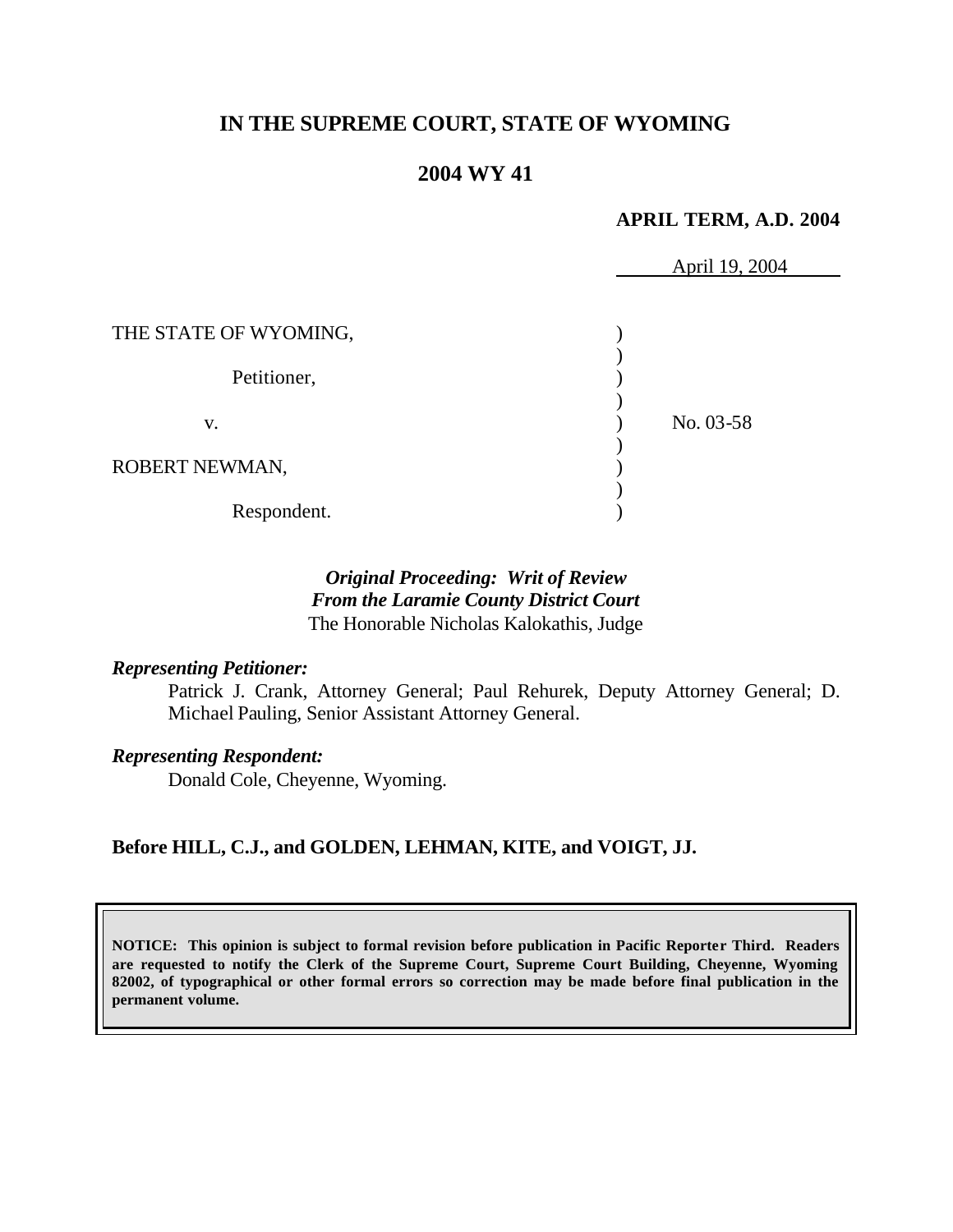## **KITE**, Justice.

l

[¶1] After three days of trial before a jury, the district court declared a mistrial on the basis of prosecutorial misconduct and dismissed with prejudice the charges against Robert Newman on the ground that the six-month deadline for speedy trial had passed and a second trial on re-filed charges would further exceed the deadline. The State filed a petition for review challenging the order, which this Court granted conditioned upon the parties briefing the question of the appropriateness of the State's challenge by means of a petition for review. We hold that the petition for review is appropriate under these narrow circumstances and reverse the dismissal with prejudice, holding that the speedy trial time period ceased to run when the court granted a mistrial and, therefore, the district court abused its discretion in dismissing the case with prejudice.

#### **ISSUES**

[¶2] We address the following issues:

1. Whether under these unusual circumstances the State may utilize a petition for review to challenge the district court's order of dismissal with prejudice.

2. Whether the district court erred in dismissing the case with prejudice.

#### **FACTS**

[¶3] Mr. Newman was charged on August 2, 2002, with aggravated assault and battery in violation of Wyo. Stat. Ann. § 6-2-502(a)(ii) (Michie 1997). After vacating several trial settings, the district court scheduled the trial to begin February 3,  $2003<sup>1</sup>$  On January 30, 2003, at a re-arraignment hearing, the prosecution advised the district court the State was not ready to proceed with trial because it was waiting on a report from the state crime lab. When asked by the court what the defense's position was on another continuance of the trial date, counsel for Mr. Newman responded:

> [H]e would like to go to trial as soon as possible.  $\dots$  [M]y client would like to proceed. I guess he would be willing to waive a speedy trial if the Court does continue this. But I will tell you, Your Honor, that he would like to proceed with this as soon as possible.

<sup>&</sup>lt;sup>1</sup>The re-scheduling that occurred prior to the February 3, 2003, date was due primarily to the district court's crowded docket and efforts to join the trials of, and reach plea agreements with, Mr. Newman and his two co-defendants. The State and Mr. Newman's co-defendants reached agreements before February 3, 2003, leaving only Mr. Newman to stand trial.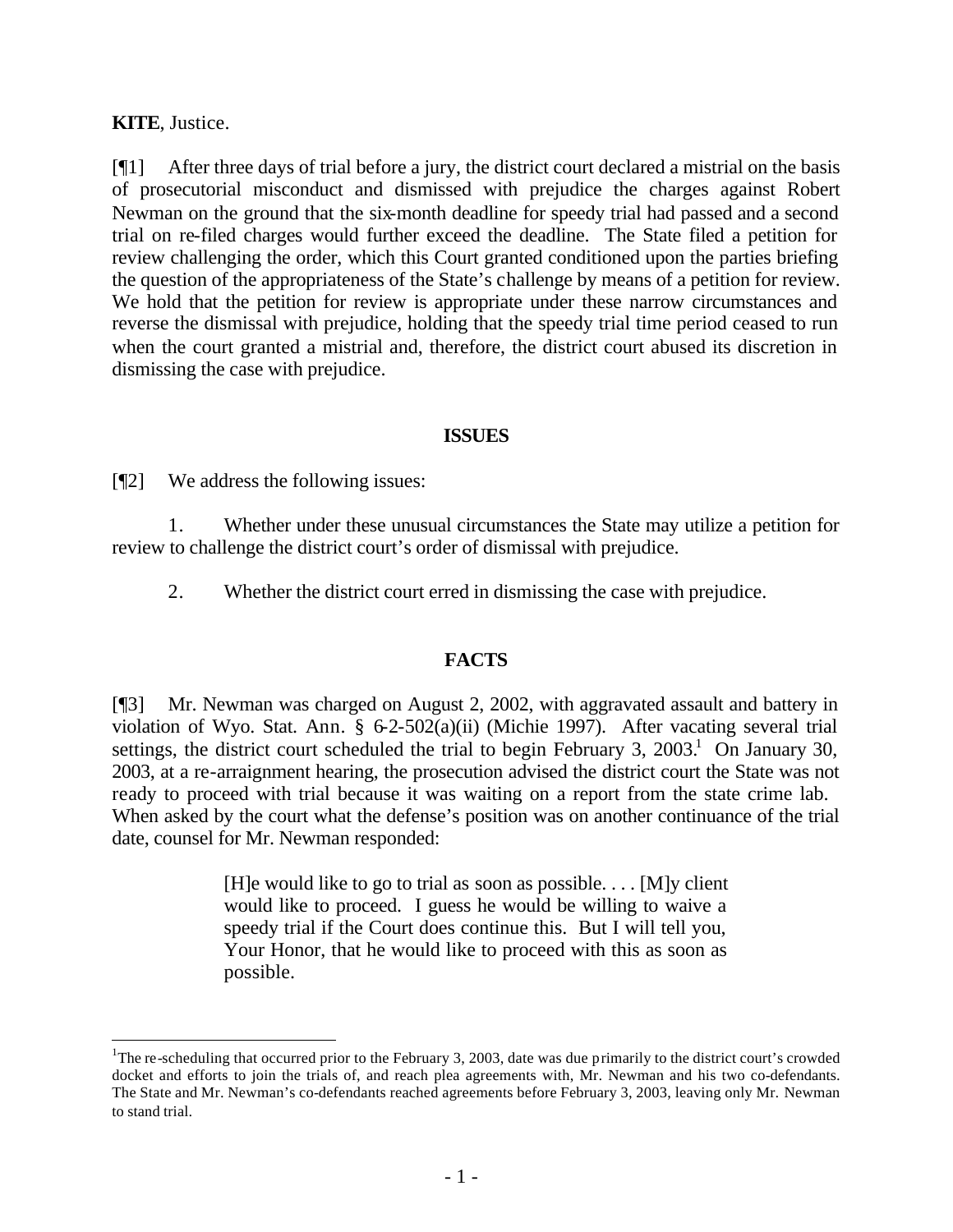The district court vacated the February 3, 2003, trial date and the trial was re-set for March 3, 2003. On February 25, 2003, Mr. Newman filed a motion to dismiss on the basis that the speedy trial time had passed. The district court held a hearing on the motion on February 27, 2003. At the close of the hearing, the district court denied the motion and the case proceeded to trial on March 3, 2003.

[¶4] On the morning of the third day of trial, March 5, 2003, Mr. Newman appeared in the courtroom wearing his military uniform. In chambers, prior to trial, the prosecution raised the issue of Mr. Newman appearing in uniform, asserting that he represented to the court in his motion to dismiss that he had been demoted to errand boy and thus he should not be allowed to portray himself before the jury as a member of the United States Air Force. The district court pressed on with the trial, stating that Mr. Newman was entitled to wear his uniform. After lunch on the same day, the prosecution again raised the issue of the uniform in chambers and claimed that Mr. Newman was violating military code by appearing in court in his uniform. The district court again declined to become involved in the issue, stating that whether or not Mr. Newman was entitled to wear his uniform was an issue for the military, not the state district court.

[¶5] The following day, March 6, 2003, defense counsel and the prosecution again appeared in chambers at which time defense counsel informed the district court that during the morning recess the previous day outside the presence of the jury the prosecution questioned Mr. Newman directly about why he was wearing his uniform. Defense counsel moved for a mistrial on the basis of prosecutorial misconduct. The district court heard the prosecutor's version of the exchange and then took testimony from Mr. Newman as well as his parents and another prosecutor who were in the courtroom during the exchange. The district court found that the prosecution communicated directly with a party represented by counsel in violation of Rule 4.2 of the Wyoming Rules of Professional Conduct, held the violation was sufficient grounds for a mistrial, and dismissed the case with prejudice. The district court entered an order to that effect on March 11, 2003.

[¶6] On March 25, 2003, the district attorney filed a petition for writ of review in this Court, seeking reversal of the district court's order dismissing the charges with prejudice. We issued an order to show cause why the writ should not be dismissed, questioning whether under Wyo. Stat. Ann. § 9-1-804 (LexisNexis 2003) the district attorney, as opposed to the attorney general, had the authority to pursue a criminal case in this Court. We gave the district attorney fifteen days to respond and served a copy of the show cause order on the attorney general's office. Within that time frame, the attorney general filed an entry of appearance and response to the order. The district attorney also filed a timely response to the order to show cause. After reviewing the responses, we issued an order allowing the case to proceed.<sup>2</sup> In addition to the issues raised in the petition, we asked the parties to brief the

l

 $2$  Mr. Newman contends the petition should be dismissed because the district attorney, rather than the attorney general, requested the writ without authority to do so. He cites Wyo. Stat. Ann. § 9-1-603 (LexisNexis 2003), which requires the attorney general to "represent the state in criminal cases in the supreme court." As noted, in this case the district attorney filed the petition and the attorney general's office entered an appearance only after being served with notice of the petition by this Court. Mr. Newman asserts the attorney general's late entry of appearance was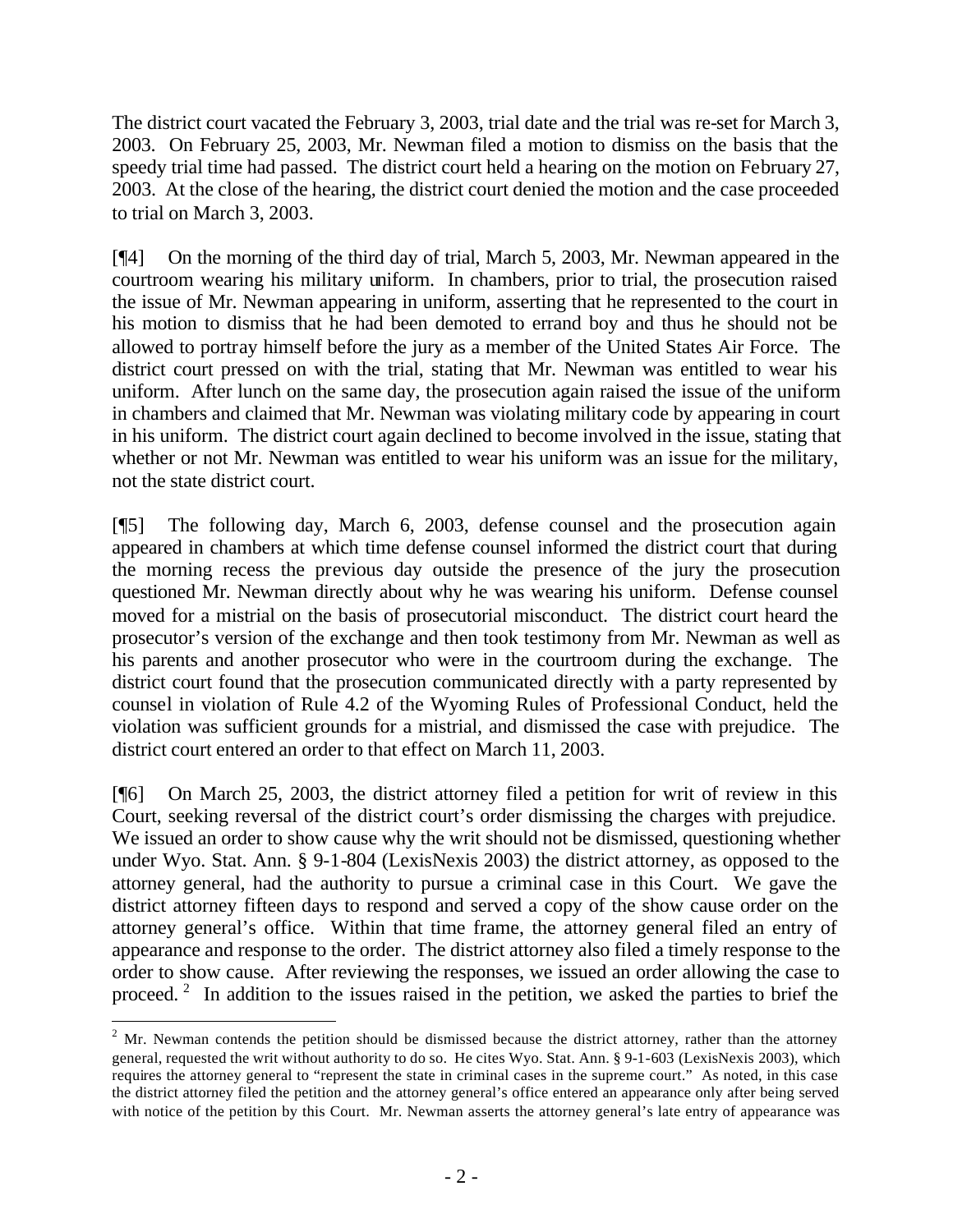question of whether a petition for writ of review is available to the State as a means to obtain review of the district court's order in this case.

### **STANDARD OF REVIEW**

[¶7] The question of whether the State is permitted to challenge the district court's order of dismissal with prejudice by way of a petition for writ of review is purely one of law, which we consider *de novo*. *Innis v. State*, 2003 WY 66, ¶ 8, 69 P.3d 413, ¶ 8 (Wyo. 2003). The question of whether to grant a writ of review is committed to the sound discretion of this Court, the exercise of which is limited to rare and unusual cases. *Wright v. State*, 707 P.2d 153, 156 (Wyo. 1985). Speedy trial issues are reviewed *de novo* by this Court. *Dean v. State,* 2003 WY 128, ¶ 50, 77 P.3d 692, ¶ 50 (Wyo. 2003).

## **DISCUSSION**

## *Availability of petition for writ of review*

l

[¶8] The State contends the petition for writ of review was a proper way to seek review of the district court's ruling. The State argues writs of certiorari are a creation of the common law, which this Court is empowered to issue in its discretion by art. 5, § 3 of the Wyoming Constitution. The State contends a petition for writ is appropriate here because a bill of exceptions would have no affect on the district court's ruling in Mr. Newman's case, but would instead apply only to future cases. Mr. Newman contends the law in this state has long been that a bill of exceptions provides the exclusive avenue for the State to challenge an adverse ruling by a district court in a criminal proceeding. We hold that under the particular facts of this case, a writ of review is appropriate. In reaching that result, however, we emphasize that in all but the most extraordinary circumstances a bill of exceptions provides the exclusive means for the State to challenge adverse rulings made *during the trial* of a criminal case.

[¶9] Article 5, § 3 of the Wyoming Constitution provides in relevant part as follows:

§3. Supreme court generally; original jurisdiction.

The supreme court shall have original jurisdiction in quo warranto and mandamus as to all state officers, and habeas corpus. The supreme court shall also have power to issue writs

insufficient to bring the petition into compliance with the statute. We previously considered this issue in connection with the order to show cause. Implicit in our order allowing the petition to go forward was our conclusion that the attorney general's prompt entry of appearance upon receipt of the order to show cause brought the petition into compliance with the statute.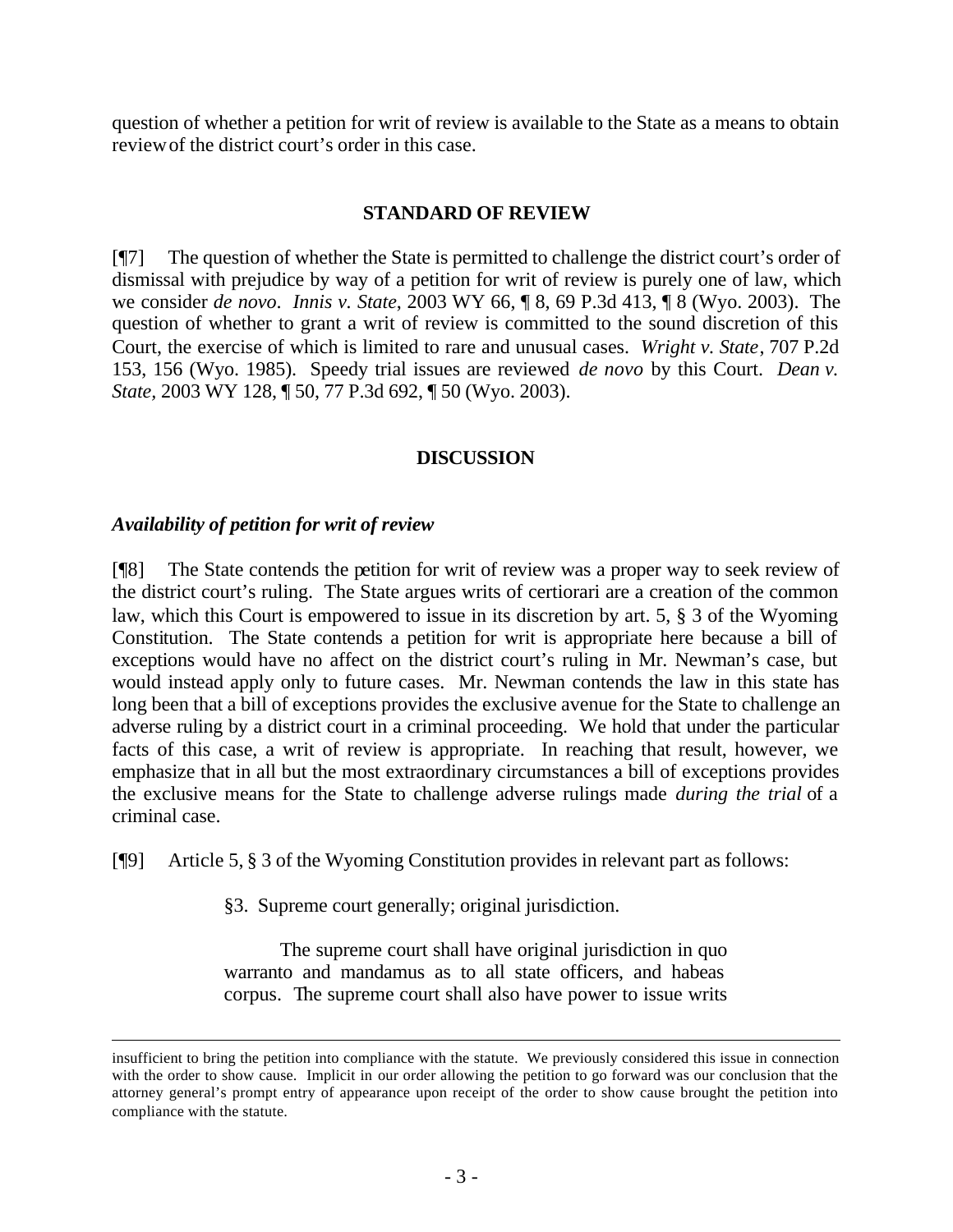of mandamus, review, prohibition, habeas corpus, certiorari, and other writs necessary and proper to the complete exercise of its appellate and revisory jurisdiction.<sup>3</sup>

Wyo. Stat. Ann. § 7-12-102 to 104 (LexisNexis 2003), the statutes governing bills of exception, provide as follows:

> § 7-12-102. Right of district attorney to take exceptions; certification; rules.

> The district attorney may take exceptions to any opinion or decision of the court made during the prosecution of a criminal case. Before being filed in the supreme court, the bill of exceptions shall be presented to the trial court which shall certify whether the contents of the bill are correct. If certified, the trial court shall sign the bill containing the exceptions and affix the seal of the court and the bill shall be made part of the record. The bill of exceptions shall be governed by rules as shall be promulgated by the Wyoming supreme court.<sup>4</sup>

§ 7-12-103. Filing of bill by attorney general in supreme court.

Following certification of a bill of exceptions by the trial court as provided by W.S. 7-12-102, the attorney general may apply to the supreme court for permission to file the bill for review and decision upon the points presented. If the supreme court allows the bill to be filed, the judge who presided at the trial in which the bill was taken shall appoint a competent attorney to argue the case against the state and shall fix a reasonable fee for his service to be paid out of the treasury of the county in which the bill was taken.

l

<sup>&</sup>lt;sup>3</sup> Wyoming Rule of Appellate Procedure, 13.01 further provides:

<sup>(</sup>a) All applications to the supreme court for interlocutory or extraordinary relief from orders of the district courts, including such applications as are established by statute . . . may be made as petitions for a writ of review. Granting of a petition is within the discretion of the supreme court.

<sup>&</sup>lt;sup>4</sup> This section is preceded in the statutes by the following provision:

<sup>§ 7-12-101.</sup> Manner of appeal.

A defendant may appeal his conviction in any criminal case in the manner provided by the Wyoming Rules of Appellate Procedure and the Wyoming Rules of Appellate Procedure for Courts of Limited Jurisdiction.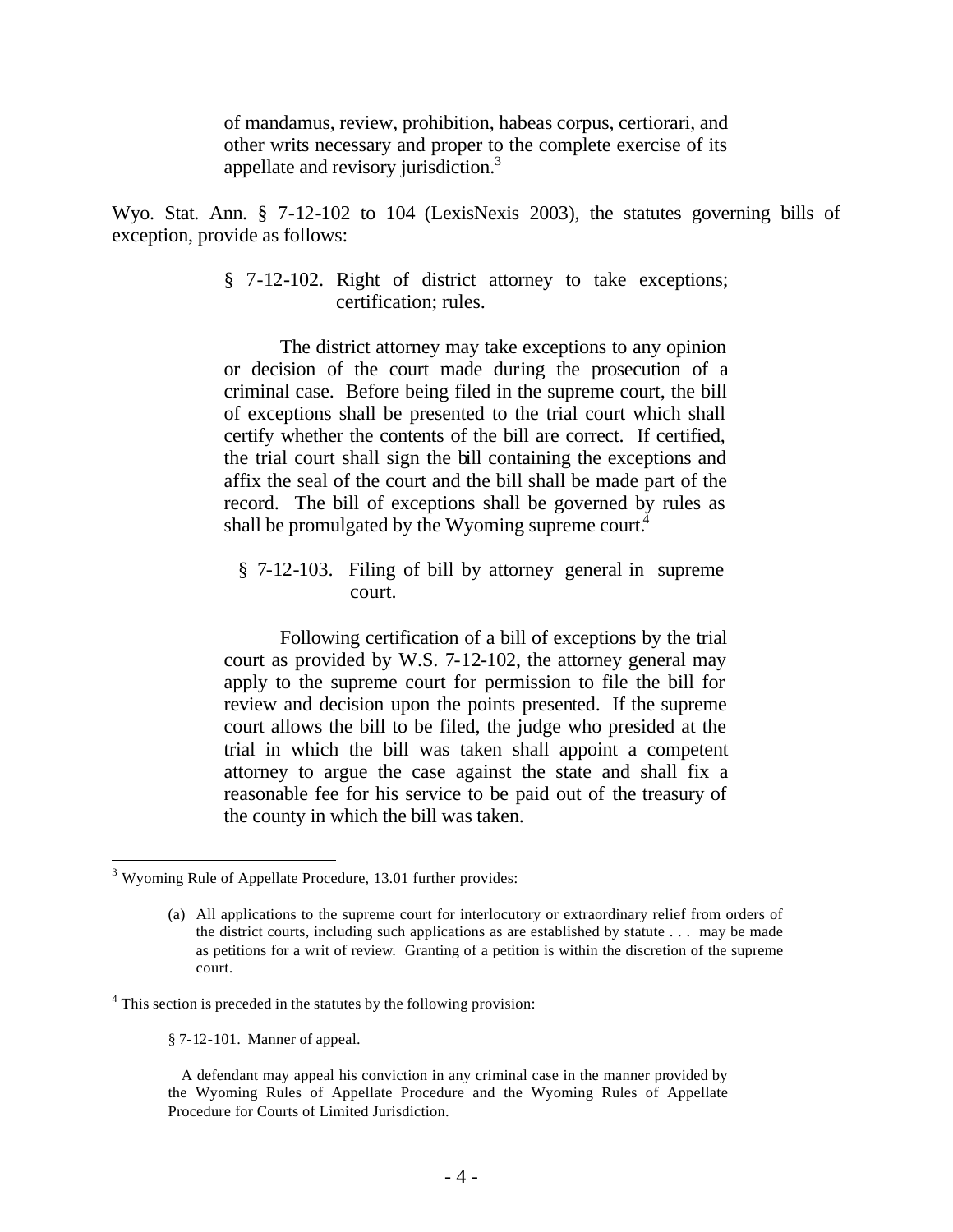§ 7-12-104. Decision of supreme court upon bill.

 (a) If the bill of exceptions is allowed to be filed, the supreme court shall render a decision on each point presented.

 (b) The decision of the supreme court shall determine the law to govern in any similar case which may be pending at the time the decision is rendered, or which may afterwards arise in the state, but shall not reverse nor in any manner affect the judgment of the court in the case in which the bill of exceptions was taken.

[¶10] The interpretation of these provisions has been an evolving process in Wyoming jurisprudence, with older cases holding a bill of exceptions was the exclusive means for the State to challenge adverse rulings in criminal cases and more recent cases recognizing this Court's discretionary authority in limited circumstances to review State challenges to pretrial rulings in criminal cases by means of a writ. In *State ex rel. Gibson v. Cornwell*, 85 P. 977 (Wyo. 1906), where the State sought both a bill of exceptions and a petition in error, the Court held the petition would not be considered because the Court was without authority to decide questions raised by the State in a criminal case except as provided in the bill of exceptions statutes. The Court said, "[i]t is only upon a compliance with the provisions of the statute in question that this court obtains jurisdiction to review any ruling of the district court adverse to the State in criminal prosecutions." *Id*. at 979. This rule was routinely followed in Wyoming until the 1980s as reflected in *State v. Ginther*, 77 P.2d 803, 807 (Wyo. 1938) ("the prosecution in a criminal case in this state is given by statute no method of review of adverse rulings except through the medium indicated in [the bill of exceptions statutes]"); *State v. Benales*, 365 P.2d 811 (Wyo. 1961); *State v*. *Heberling*, 553 P.2d 1043, 1045, fn. 1 (Wyo. 1976); *State v. Selig*, 635 P.2d 786, 788 (Wyo. 1981) ("a bill of exceptions is the exclusive means for the prosecution to seek review of an adverse ruling made during the trial.")

[¶11] The first suggestion of change in Wyoming jurisprudence with respect to the rule that a bill of exceptions was the exclusive means available to the State for obtaining review of adverse rulings in criminal cases came in Justice Raper's concurring opinion in *State v. Faltynowicz*, 660 P.2d 368, 372 (Wyo. 1983). The case came to the Court on the State's petition for bill of exceptions seeking to challenge the district court's dismissal of a misdemeanor complaint during arraignment on the ground that it did not state the year of the alleged crime. The Court granted the bill of exceptions and held that omitting the date in the complaint was not grounds for dismissing criminal charges absent prejudice to the defendant. Justice Raper agreed with the holding but expressed his view that, so long as jeopardy had not attached, the State was not confined to a bill of exceptions to obtain review of an adverse decision in a criminal case. He said:

> I seriously question that the legislature has the authority to restrict our "complete" appellate jurisdiction to hear appeals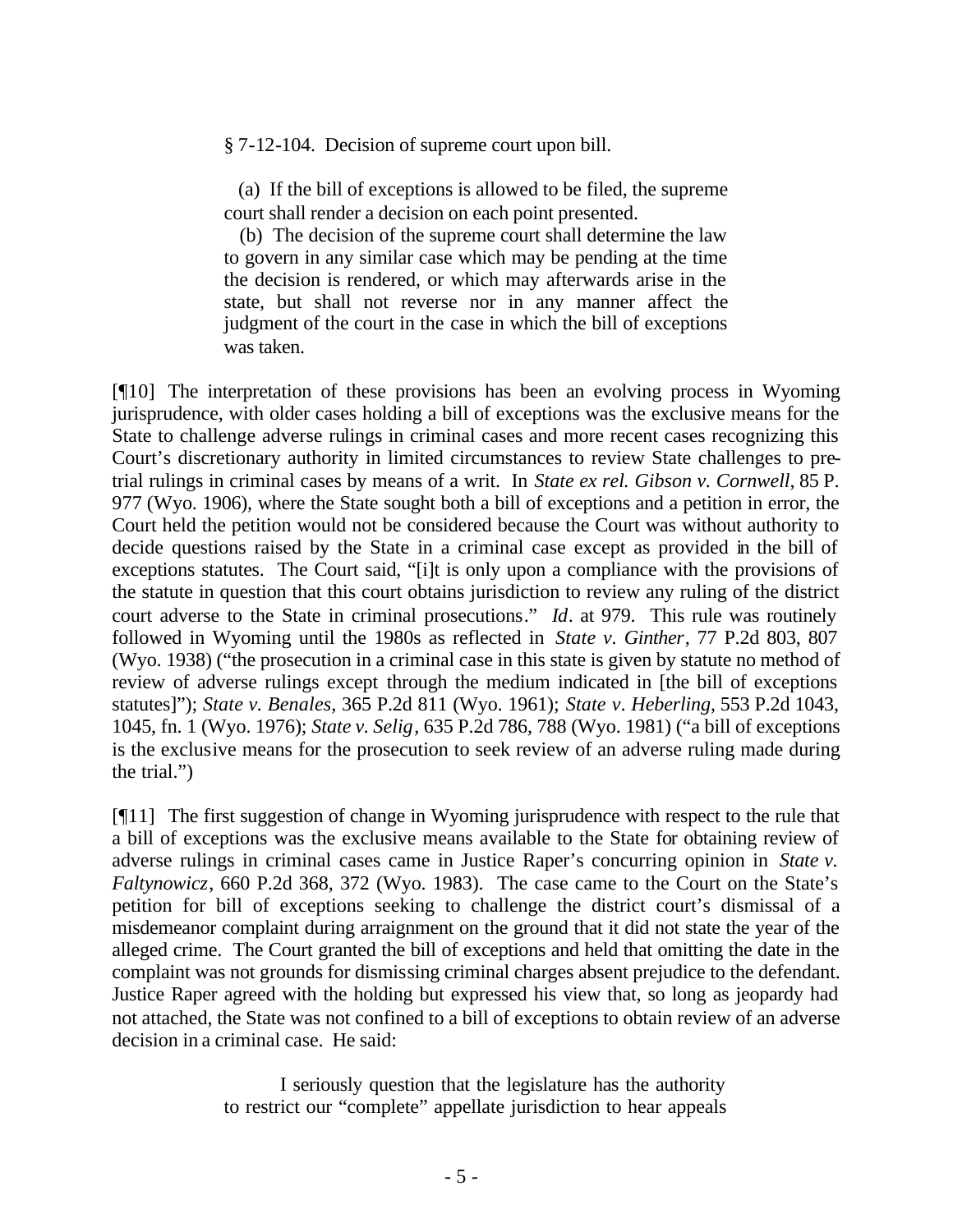taken by the State in proper cases if in fact the bill of exceptions procedure does that. There is no constitutional prohibition against the State taking an appeal in a criminal case as long as it is to an issue which would not place the defendant in jeopardy for a second time. Section 11, Art. 1, Wyoming Constitution, supra. When a statute and the constitution collide, the constitution prevails.

We can, and should, avoid the constitutional issue of the legislature's authority to do so if we can reasonably interpret the statute in such a way that it is not viewed as unconstitutional. We can do that here by holding the design of §§ 7-12-102 through 7-12-105 to be applicable only in those cases where the defendant has been placed in jeopardy, and appeals can be taken by the state in all other cases. In other cases the State may appeal within the spirit of § 11, Art. 1, Wyoming Constitution, supra.

*Id*. at 375. Thus, Justice Raper was of the view that the bill of exceptions provided the *exclusive* means for the State to obtain review of adverse rulings *only* where a defendant in a criminal case had been placed in jeopardy.

[¶12] That same year, in *Wright v. State*, 670 P.2d 1090, 1099 (Wyo. 1983), Justice Thomas, also in a concurring opinion, expressed his support for a rule allowing the Court in exceptional cases to review pursuant to a petition for writ of review sentencing determinations made by trial judges. Citing article 5, § 3 of the Wyoming Constitution, he concluded such discretionary review was constitutionally authorized, warranted if the sentence imposed shocked the conscience of the appellate court, and appropriate where the sentence fell within the statutory parameters leaving the defendant with no valid appeal of the sentence.

[¶13] Not long thereafter, in *City of Laramie v. Mengel*, 671 P.2d 340 (Wyo. 1983), the Court granted a writ of certiorari after the City, joined by the attorney general, sought permission to file a bill of exceptions for review of a municipal court ruling that an ordinance and statute allowing the introduction in a criminal trial of evidence of a DUI defendant's refusal to take a blood alcohol chemical test violated the constitutional right against selfincrimination. The Court stated:

> We conclude that in this instance the court appropriately exercised its discretionary authority in issuing the writ of certiorari. The City of Laramie has no appeal from the order of its judges, and it does not have available to it even the review encompassed by the statutes providing for a bill of exceptions. The issue, further is one in which the people of the City of Laramie and the people of the State of Wyoming in other cities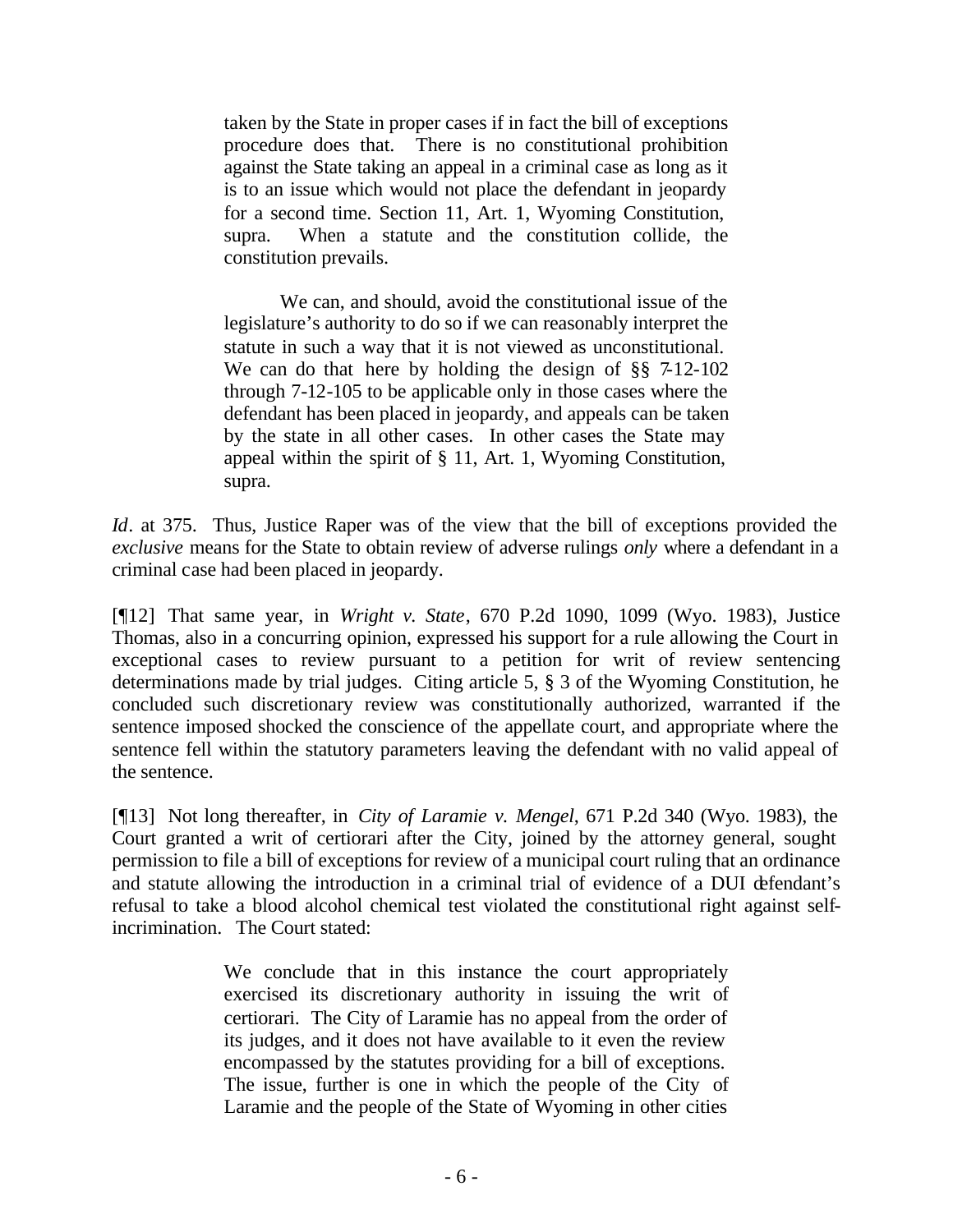where the ruling of the Municipal Judges of the Municipal Court of the city of Laramie might be followed have an interest. The ruling itself is premised upon constitutional grounds and makes the issue one of constitutional magnitude. . . .

The question sought to be reviewed in this case we perceive to be one of great public import and of first impression. We therefore have concluded to exercise our authority to review the issue pursuant to a writ of certiorari in our discretion so that the matter can be conclusively ruled upon.

*Id*. at 345. Thus, in *Mengel*, the rationale for allowing a writ was that no appeal and no bill of exceptions were available to the City and the issue was one of first impression, constitutional magnitude and great public importance.

[¶14] Thereafter, the Court expanded *Mengel* by holding in *State v. Heiner,* 683 P.2d 629 (Wyo. 1984) that it had the authority pursuant to a writ of certiorari to review a district court's pre-trial ruling suppressing evidence in a criminal case, even though review was available to the State pursuant to a bill of exceptions. In *Heiner*, the State filed its petition for writ of review after the district court entered its order suppressing the evidence and before the jury was impaneled. Thus, jeopardy had not attached. This Court said:

> The threshold question of the authority of this court to review these evidentiary rulings by the trial court pursuant to a writ of certiorari is settled in principle by the decision of this court in [*Mengel*]. . . . We did note in [*Mengel*] that review pursuant to the statutes providing for a bill of exceptions was not available to the city. In that opinion we quoted language from *Call v. Town of Afton*, in which the court observed in subsance that the writ of certiorari subserves a good purpose in instances in which an appeal (or a bill of exceptions) is not plain, speedy and adequate. With respect to rulings which suppress important evidence to be offered by the State in a criminal prosecution the inadequacy of the bill of exceptions after an acquittal is patent. . . .

> In this case, like [*Mengel*], the rulings of the district court were premised upon constitutional grounds, which results in the presentation to this court of issues of constitutional magnitude. Whether constitutional protections with respect to inculpatory statements of an accused and evidence obtained from the person or property of the accused are to be extended to private individuals is a significant question of first impression in the State of Wyoming. Consequently, we conclude that because of the importance of the evidence suppressed or the use of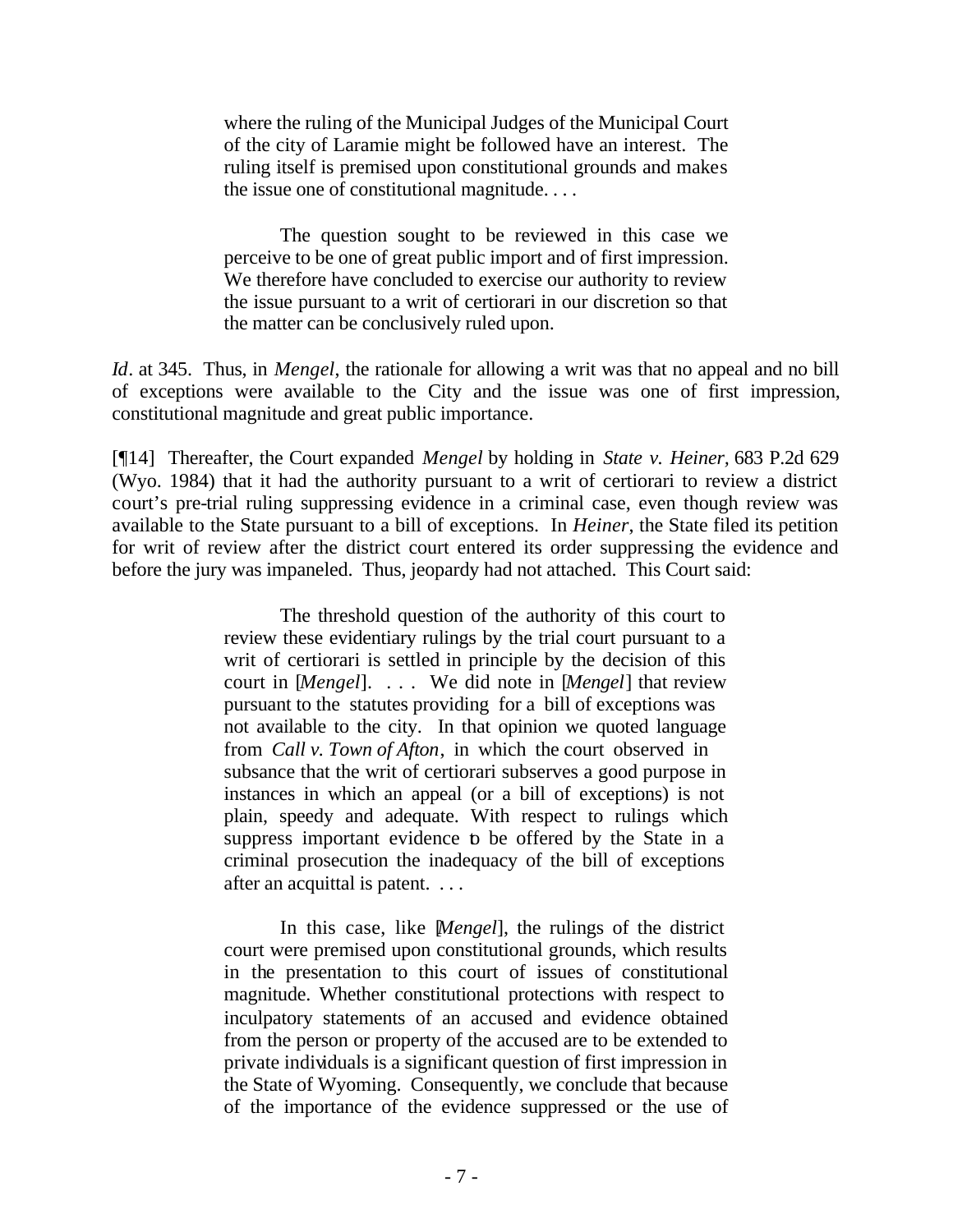which is potentially denied to the State of Wyoming; the constitutional magnitude of the issues raised; and the importance of determining the rule with respect to such matters in the State of Wyoming, the court appropriately exercised its discretion in granting the writ of certiorari in this case.

*Heiner*, 683 P.2d at 632 (some citations omitted). Thus, with *Heiner*, the law in Wyoming evolved to allow the State to file a petition for writ of review of *pre-trial* rulings in criminal cases where a bill of exceptions was available but inadequate, and the question for review was one of first impression, constitutional magnitude and great importance.

[¶15] Just a month later, the Court held in *State v. Sodergren*, 686 P.2d 521, 528 (Wyo. 1984) that it had the authority pursuant to a writ of certiorari to review a district court's dismissal of criminal charges, again concluding that the issue for review involved a constitutional question of great public import. As in *Heiner*, no jury had been impaneled and, therefore, jeopardy had not attached. It is not entirely clear whether, in granting the writ, the *Sodergren* Court concluded a bill of exceptions was an inadequate remedy, although arguably that can be presumed from the outcome. The State filed both a bill of exceptions and a petition for writ and the Court granted the writ.<sup>5</sup> Having granted the writ, the Court held the vehicular homicide statute unconstitutional, reversed the district court's order dismissing the case for lack of subject matter jurisdiction, and remanded for further proceedings. Addressing the appropriateness of the writ, the Court said:

> The propriety of a writ of certiorari in matters such as this was decided in [*Mengel*]. . . . The issue in this case involves a constitutional question and is of great public import. However, we do serve notice on the bar that we will exercise our discretion to grant certiorari only in unusual circumstances and upon rare occasions.

*Sodergren*, 686 P.2d at 527-28.

l

[¶16] More recently, in *State v. Welch*, 873 P.2d 601 (Wyo.1994) and *State v. Evans*, 944 P.2d 1120, 1124 (Wyo. 1997) we followed the lead of *Heiner* and accepted writs to review district court *pre-trial* rulings suppressing evidence. We said in *Evans*:

> In this case, the district court's decision was also premised upon constitutional grounds, presenting this Court with issues of constitutional magnitude; the record indicates that the suppression or use of the evidence is important to the

<sup>&</sup>lt;sup>5</sup> The majority opinion states the Court denied the petition for bill of exceptions and granted the petition for writ of review. In his dissenting opinion, Justice Rose agrees both were filed but characterizes the situation somewhat differently: "Originally, in the case at bar, the Attorney General petitioned for a bill of exceptions . . . . Thereafter, and for reasons which re main undisclosed – at least to me – he withdrew the petition and, in its stead, filed a petition for a writ of certiorari. " *Sodergren,* 689 P.2d at 531.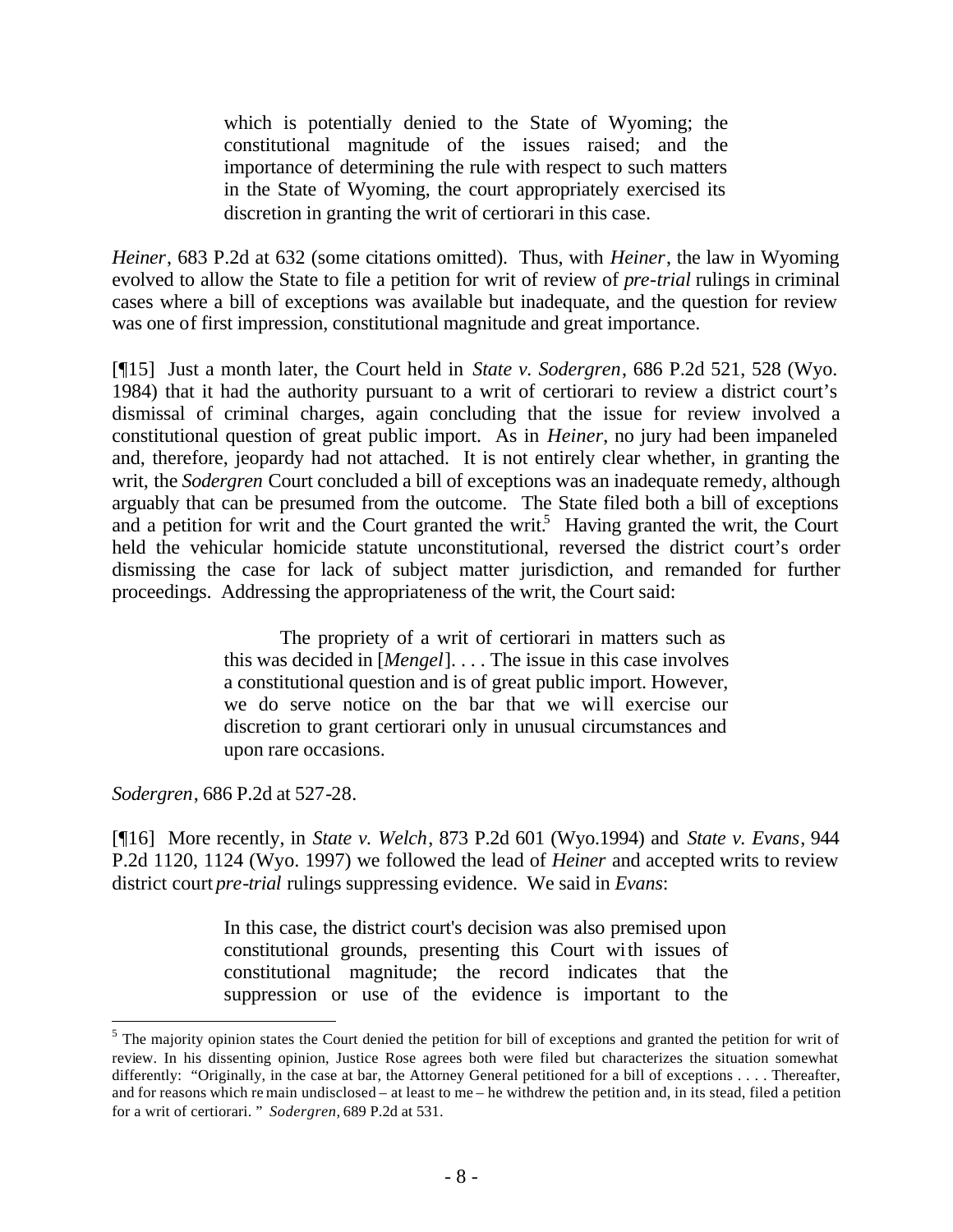prosecution of this case because of the limited amount of evidence which exists; and whether the district court made a serious error of law concerning the State's burden of proof presents a significant question. Accordingly, we find our review to be appropriate.

### *Evans*, 944 P.2d at 1124.

[¶17] Just after the *Welch* decision and before *Evans*, we decided *Crozier v. State*, 882 P.2d 1230, 1236 (Wyo. 1994) in which we cited the *Cornwell* line of cases for the proposition that a bill of exceptions is the exclusive means for the prosecution to seek review of an adverse ruling in a criminal case. *Crozier* differs from *Heiner, Sodergren, Welch* and *Evans* in two significant ways. First, in *Crozier,* the State sought review by means of a cross-appeal, not a petition to file a bill of exceptions or writ of review, and so the parties never argued, and this Court did not address, whether a writ was appropriate under *Crozier*'s facts. Second, the State sought review of an adverse *post-trial* ruling entered after jeopardy had attached. In light of these differences, we set out the circumstances of *Crozier* in some detail.

[¶18] Crozier was originally charged with one count of disposing of stolen property on December 15, 1989. That case was dismissed without prejudice after it was discovered on the first day of trial with the jury seated that the wrong date was charged. The State then refiled charges, alleging one count of possession of stolen property and one count of disposing of stolen property on November 15, 1989. Crozier moved to dismiss the second count on double jeopardy grounds and the district court reserved ruling on the motion until the evidence was presented. A jury convicted him on both counts. The district court sentenced Crozier on the first count but dismissed the second count. Crozier appealed his conviction on the first count, claiming vindictive prosecution, and the State cross-appealed asserting error in the dismissal of the second count. This Court dismissed the State's cross-appeal, concluding there was no legislative authorization for the State to appeal in a criminal case, and the State's cross-appeal was in effect the same as an appeal. Our decision quoted *State v. Benales*, 365 P.2d 811, 812 (Wyo. 1961), for the principle that "a bill of exceptions is the exclusive means for the prosecution to seek review of an adverse ruling made *during the trial*." *Crozier*, 882 P.2d at 1236 (emphasis added).

[¶19] *Crozier* raises the question of whether a writ is appropriate in Mr. Newman's case given that the State seeks review of an adverse ruling made *during the trial*. In answering this question, it is significant that in *Crozier* we did not have before us the question of the appropriateness of a bill of exceptions or writ of review. Given this distinction, we are reluctant to extend the *Crozier* holding beyond the circumstances that were before us – a cross-appeal by the State from an adverse post-trial ruling in a criminal case. Additionally, *Crozier* cannot be considered in isolation but must be given the weight it is due in light of the other decisions bearing on the question before us. A careful reading of those decisions makes apparent the importance of other factors in determining whether review by means of a writ is appropriate under the circumstances of Mr. Newman's case.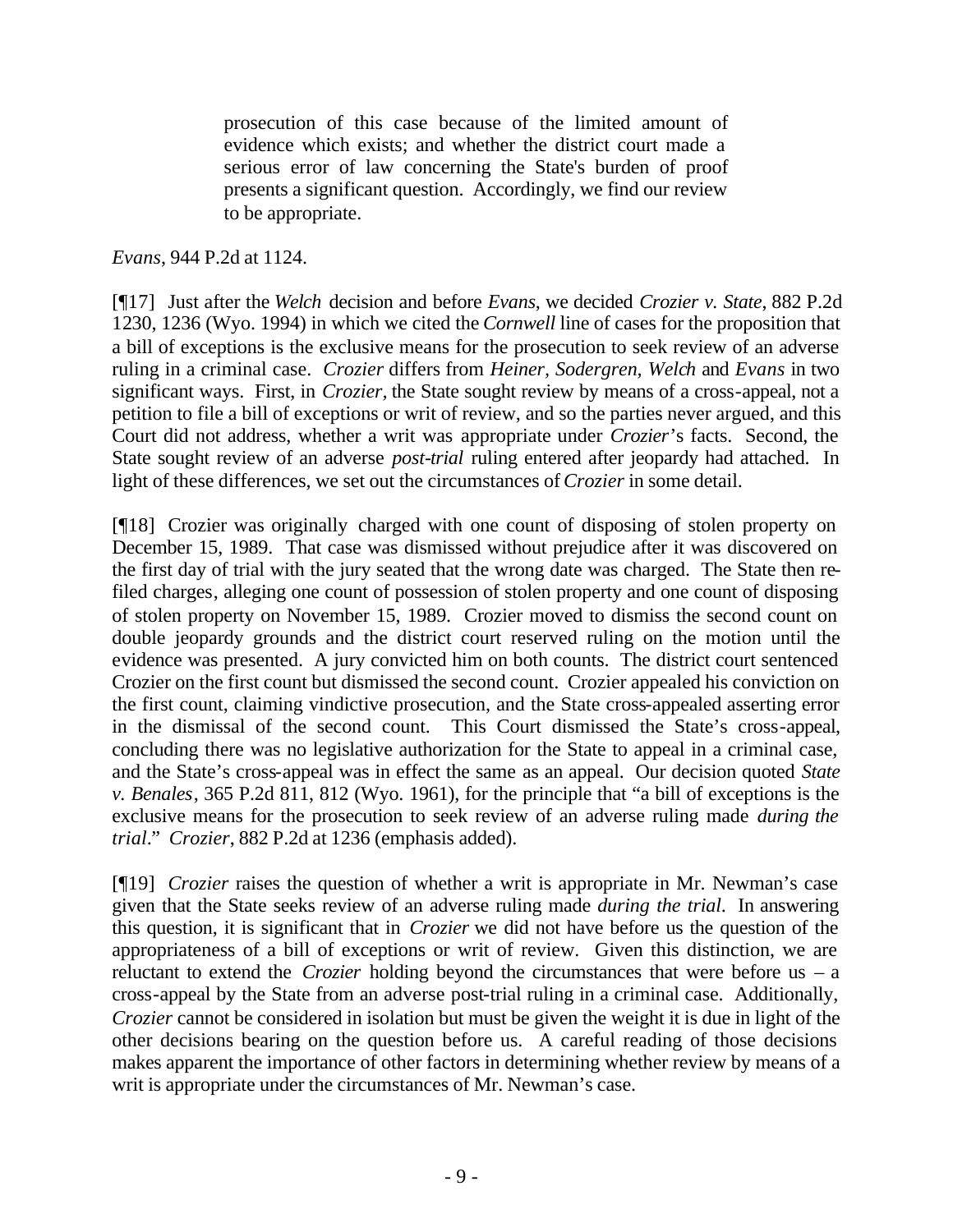[¶20] We have said that the authority to review a trial court determination by way of a writ is available if no other plain, speedy and adequate remedy exists for the party seeking review. *Mengel*, 671 P.2d at 344; *In Re General Adjudication of All Rights to Use Water in the Big Horn River System*, 803 P.2d 61, 67 (Wyo. 1990). Here, no other adequate remedy exists because a bill of exceptions would have no effect on the rulings made in this case, but would apply only in future cases as provided in § 7-12-104(b). We have also said that the authority to review a trial court determination by way of a writ is available where a question of first impression, constitutional magnitude and great public import is raised. *Mengel*, 671 P.2d at 345 and *Heiner*, 683 P.2d at 632-33. Here the question of whether the district court properly dismissed the charges with prejudice, preventing the State from re-filing them and bringing Mr. Newman to trial, is a question of first impression, constitutional magnitude and great public import involving speedy trial and separation of powers issues. Art. 1, § 9 of the Wyoming Constitution guarantees the right to a speedy trial in criminal cases. Art. 2, § 1 provides that the powers of government in Wyoming are divided into three departments: legislative, executive and judicial, none of which shall exercise powers belonging to another department. Under the latter provision, we have said:

> "The prosecutive decision traditionally has been exercised by the executive department, and an attempt by the judicial branch of government to exercise that authority by purporting to foreclose the refiling of a criminal charge in the absence of a constitutional or statutory proscription is constitutionally prohibited as a violation of the separation of powers doctrine."

*Hilderbrand v. Padget*, 678 P.2d 870, 872 (Wyo. 1984) (citations omitted). *See also* Justice Thomas' concurring opinion in *Faltynowicz*, 660 P.2d at 377, in which he concluded a trial court cannot inhibit the re-filing of a criminal charge without contravening the separation of powers provision. Looking at these two factors, i.e., the inadequacy of a bill of exceptions and the constitutional magnitude of the question - the State's petition for writ of review would seem to be appropriate. However, as demonstrated by the above discussion of Wyoming jurisprudence, never before has this Court granted a petition for a writ of review filed by the State seeking review of an adverse *trial* ruling in a criminal case. This is so because once a jury is impaneled and a trial has commenced, jeopardy ordinarily attaches and any holding by this Court would not affect the particular case under review (i.e. jeopardy having attached, the State could not re-file the charges) but would affect instead only future cases in which the same issue arose. Under the particular facts of Mr. Newman's case, however, where the State sought review of the district court's order dismissing the case with prejudice *after granting a defense motion for a mistrial based upon prosecutorial misconduct*, different principles apply and the question of whether re-filing the charges would place Mr. Newman in jeopardy for a second time remains to be decided. Under these unusual and extraordinary circumstances, we find the writ to be appropriate.

[¶21] For double jeopardy to bar re-trial in a case where the district court grants a defense motion for a mistrial based upon prosecutorial misconduct, the defense must show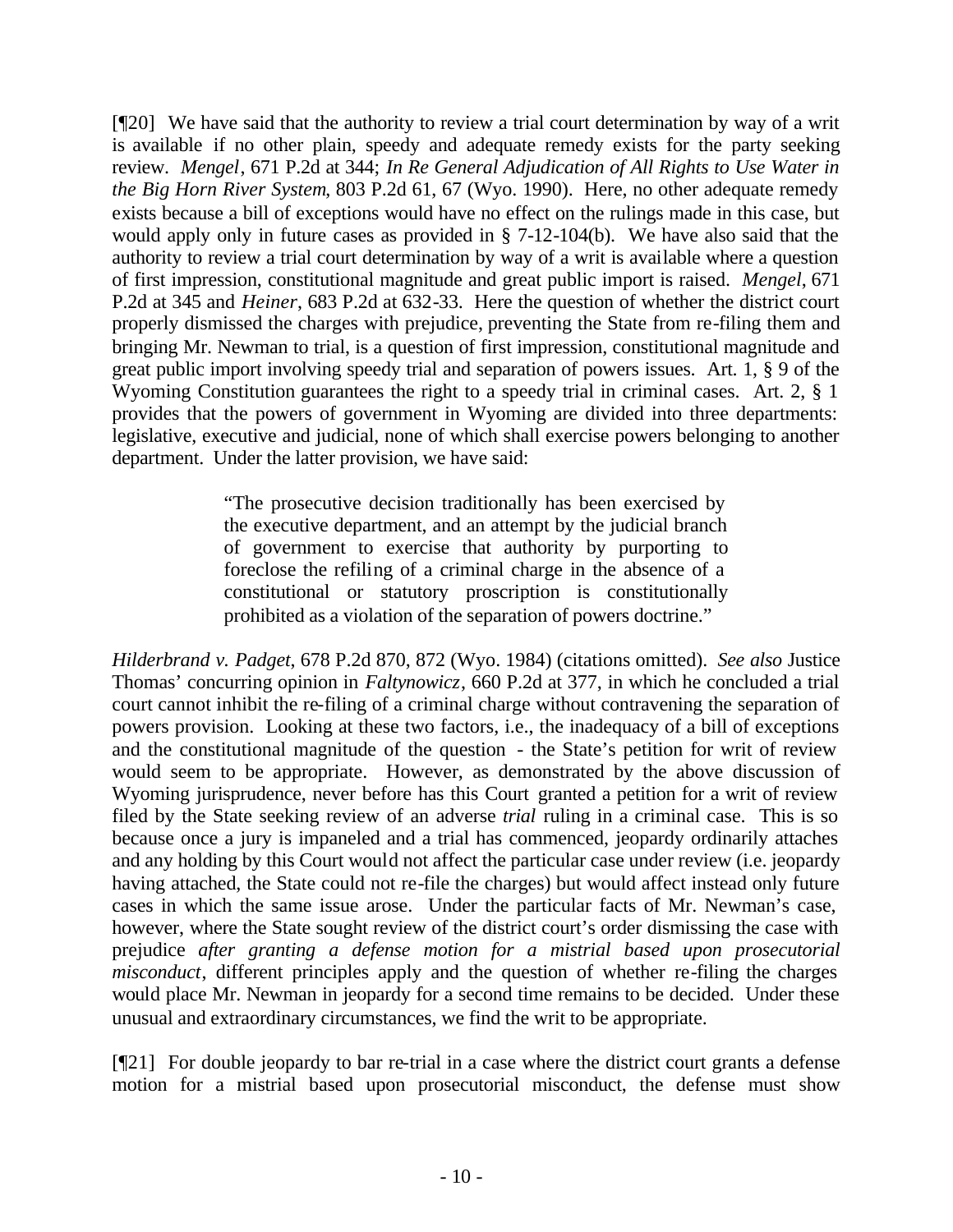prosecutorial intent to goad the defense into moving for a mistrial. *Oregon v. Kennedy*, 456 U.S. 667, 676 (1982). In *Kennedy*, the Court stated:

> Prosecutorial conduct that might be viewed as harassment or overreaching, even if sufficient to justify a mistrial on defendant's motion . . . does not bar retrial absent intent on the part of the prosecutor to subvert the protections afforded by the Double Jeopardy Clause. A defendant's motion for a mistrial constitutes "a deliberate election on his part to forgo his valued right to have his guilt or innocence determined before the first trier of fact." Where prosecutorial error even of a degree sufficient to warrant a mistrial has occurred, "the important consideration, for purposes of the Double Jeopardy Clause, is that the defendant retain primary control over the course to be followed in the event of such error." Only where the governmental conduct in question is intended to "goad" the defendant into moving for a mistrial may a defendant raise the bar of double jeopardy to a second trial after having succeeded in aborting the first on his own motion.

*Id*. at 675-76 (citations omitted).

[¶22] In Mr. Newman's case, the question of whether the prosecution intended to goad the defense into moving for a mistrial has not been decided. Mr. Newman moved for a mistrial based upon the prosecution's alleged violation of the ethical rules and his constitutional right to counsel. The district court concluded the prosecution's conduct provided grounds for a mistrial, granted the defense motion and dismissed the case with prejudice on the basis of speedy trial concerns. The question of whether the prosecution had the intent to goad the defense into moving for a mistrial was not at issue below. The parties raised the issue in their briefs to this Court because it is relevant to the issue of double jeopardy, which in turn is directly relevant to the question of whether a writ of review or a bill of exceptions provides the avenue for the State to obtain review of an adverse ruling in a criminal case. The distinctive feature of this case is that the double jeopardy issue was not decided by the district court and, given the procedural posture of the case, cannot be decided unless and until the State re-files the charges against Mr. Newman. At that point, Mr. Newman is entitled to raise the bar of double jeopardy by presenting evidence that the prosecution intended to goad him into moving for a mistrial the first time around. Until evidence and argument is presented on the issue and the district court makes a determination based upon hearing and weighing the testimony presented, this Court has no basis upon which to review the issue. While evidence exists in the record from which it can be argued that was the prosecution's intent, the issue is not properly before us.

[¶23] We hold that the writ of review is appropriate in this case. The State has no other adequate remedy, the issues presented are of constitutional magnitude and public importance and, under the particular circumstances of this case, it is not established that allowing the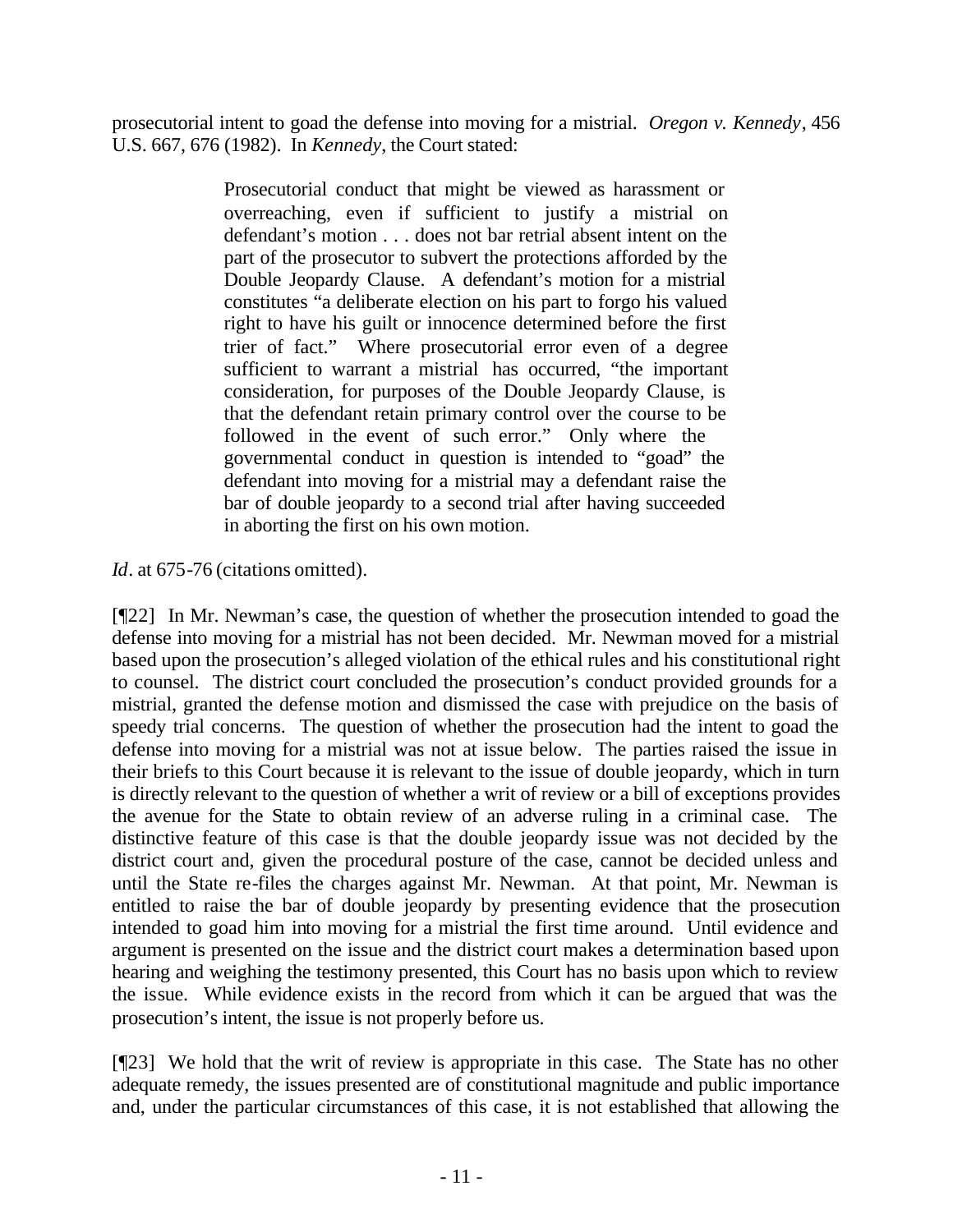writ will place Mr. Newman in jeopardy for a second time. In reaching this result, however, we emphasize that this case presents rare and unusual circumstances. In the vast majority of cases, a bill of exceptions provides the exclusive avenue for the State to obtain review in a criminal case from an adverse ruling made after trial has commenced. We turn to the question of whether the district court erred in dismissing the case with prejudice.

### *Dismissal with prejudice*

l

[¶24] In its order, the district court stated: "The trial of this case was commenced beyond the 6 month speedy trial deadline. A further delay caused by the conduct of the prosecutor would place the trial further beyond that deadline. For that reason the case should be dismissed with prejudice." The State argues the district court erred in dismissing the case with prejudice. The State's argument is premised in large part upon the underlying assertion that the district court abused its discretion in granting a mistrial. Mr. Newman's argument that the district court did not err in dismissing the charges with prejudice is likewise piggybacked upon the argument that the district court did not abuse its discretion in granting the mistrial. We hold the district court erred in dismissing the case with prejudice but do not reach the question of whether it abused its discretion in granting a mistrial because the issue is moot. The district court granted the motion for mistrial, the jury was released and any determination made at this juncture by this Court would have no practical effect on that outcome.<sup>6</sup>

[¶25] This Court has consistently analyzed speedy trial claims under both W.R.Cr.P. 48 and the constitution. *Newport v. State*, 983 P.2d 1213, 1217 (Wyo. 1999). Rule 48 (b)(8) of the Wyoming Rules of Criminal Procedure provides:

> A dismissal for lack of a speedy trial under this rule shall not bar the state from again prosecuting the defendant for the same offense unless the defendant made a written demand for a speedy trial or can demonstrate prejudice from the delay.

Considering this language, we said in *Newport* that Rule 48(b)

protects a defendant's right to have a speedy original trial; however, it does not address a defendant's right to have a speedy retrial following a mistrial. When the prosecution of a defendant is disrupted by a mistrial, the commencement of the original trial, if it was timely, satisfies the time requirements of W.R.Cr.P. 48(b), and subsequent retrials are excluded from the requirements of the rule.

 $6$  Interestingly, had this matter come before the Court on a petition for bill of exceptions, upon granting the petition we would have been obligated to answer the question.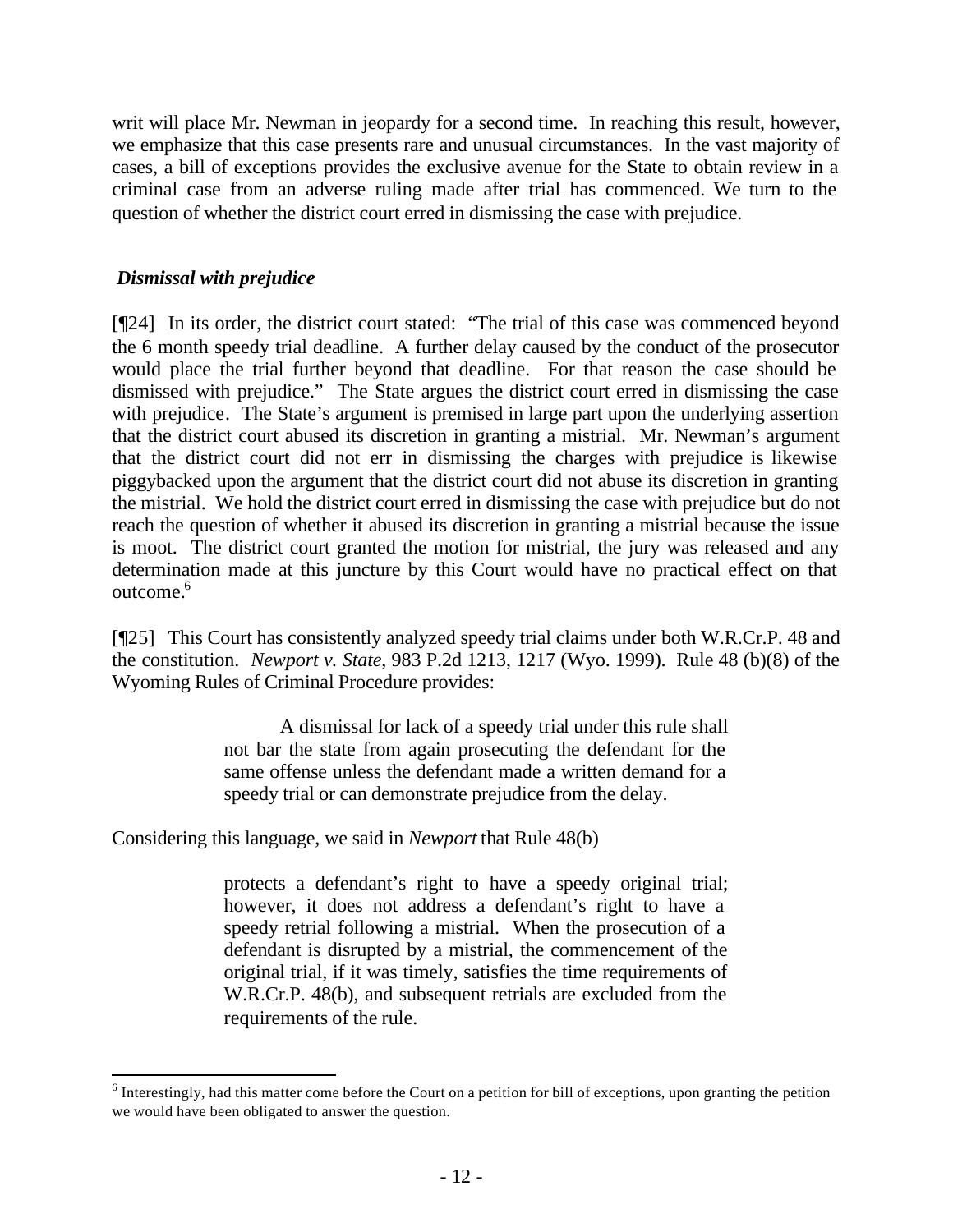*Id.* at 1217 (citation omitted). Thus, so long as Mr. Newman's original trial was timely, any subsequent retrial was excluded from the requirements of the rule and the fact that such a retrial under the facts of this case necessarily would have occurred beyond the time for speedy trial was not a basis for dismissing the case with prejudice. The question for our consideration under the Rule 48 analysis, therefore, is whether the original trial commencing on March 3 was timely.

[¶26] Rule 48(b) of the Wyoming Rules of Criminal Procedure provides in relevant part as follows:

(b) *Speedy trial*.

. . .

- (2) A criminal charge shall be brought to trial within 180 days following arraignment unless continued as provided in this rule.
- (4) Continuances exceeding 180 days from the date of arraignment may be granted by the trial court as follows:
	- . . .

. . .

(B) On motion of the attorney for the state or the court if:

(i)The defendant expressly consents;

(ii)The state's evidence is unavailable and the prosecution has exercised due diligence; or

(iii)Required in the due administration of justice and the defendant will not be substantially prejudiced; (C) If a continuance is proposed by the state or the court, the defendant shall be notified. If the defendant objects, the defendant must show in writing how the delay may prejudice the defense.

The district court granted the State's motion to continue the trial past the 180 days because a portion of the State's evidence was unavailable. In making that determination, the trial court concluded after a hearing that the prosecution exercised due diligence. We find nothing in the record warranting a different conclusion and hold the continuance was properly granted. Thus, the district court properly granted the State's motion to continue the trial. Thereafter, when the 180-day period came and went and Mr. Newman filed his motion to dismiss on the basis of a speedy trial violation, he had the burden of showing how the delay prejudiced him. Given that the trial was held within two weeks of the 180-day period, we are unable to find substantial prejudice. We hold that the original trial, which commenced on March 3, was timely and satisfies the time requirements of Rule 48. *Newport*, 983 P.2d at 1217. Any